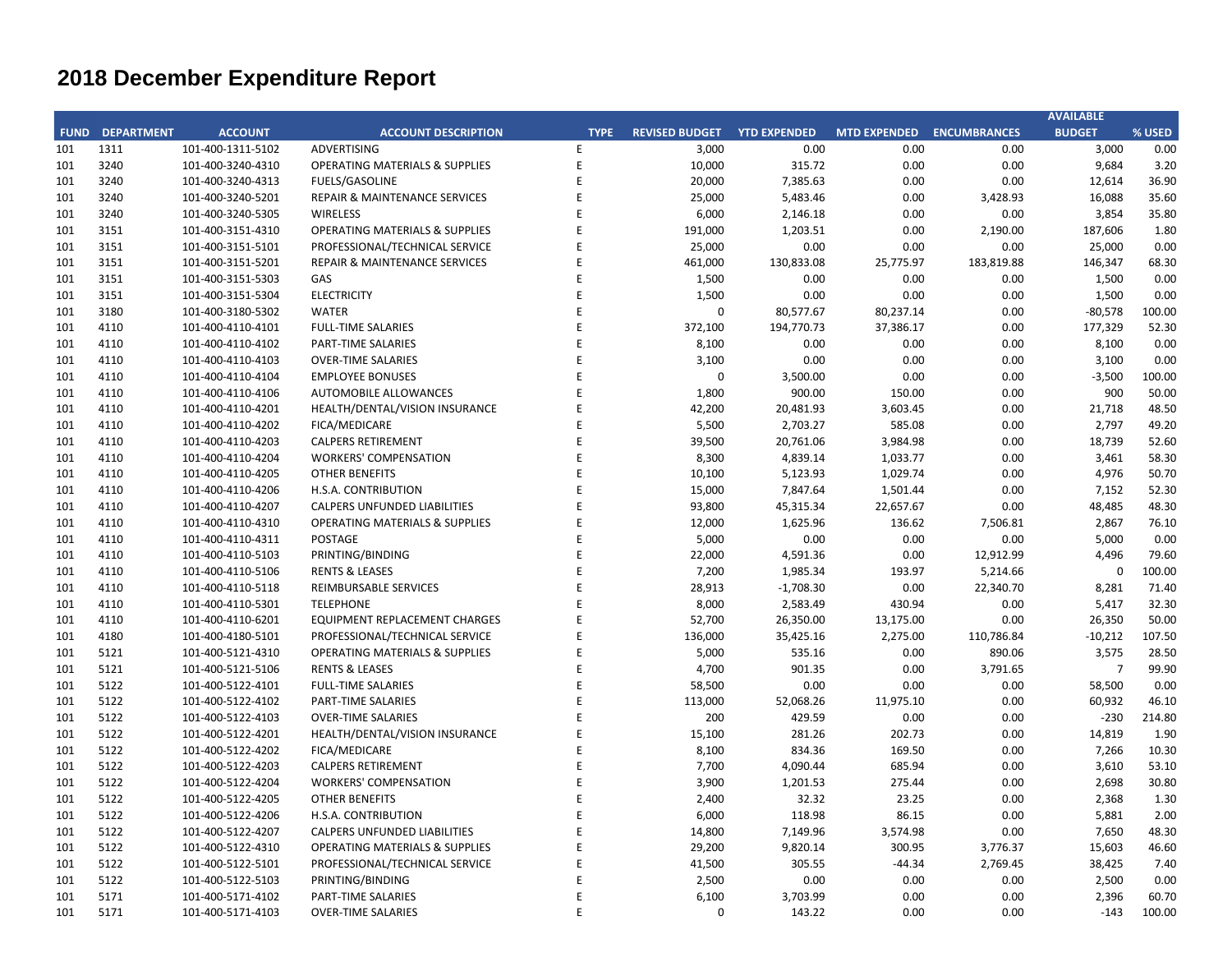## **CITY OF RANCHO PALOS VERDES SUMMARY OF EXPENDITURES - ALL FUNDS December 31, 2019**

|             |                                          |                       |                    | FY 2019-20         |                                        |             | FY 2018-19                             |                                                   |           |
|-------------|------------------------------------------|-----------------------|--------------------|--------------------|----------------------------------------|-------------|----------------------------------------|---------------------------------------------------|-----------|
| <b>FUND</b> | <b>FUND DESCRIPTION</b>                  | <b>REVISED BUDGET</b> | <b>YTD ACTUALS</b> | <b>YTD ENCUMB.</b> | <b>YTD ACTUALS +</b><br><b>ENCUMB.</b> | <b>USED</b> | <b>YTD ACTUALS +</b><br><b>ENCUMB.</b> | YEAR OVER YEAR CHANGE<br><b>ACTUALS + ENCUMB.</b> |           |
|             | 223 SUBREGION ONE MAINTENANCE            | 46,800                | 21,540             | 16,570             | 38,110                                 | 81.4%       | 39,400                                 | (1, 290)                                          | $-3.3%$   |
|             | 224 MEASURE A MAINTENANCE                | 100,000               | 50,000             | $\Omega$           | 50,000                                 | 50.0%       | 45,000                                 | 5,000                                             | 11.1%     |
|             | 225 ABALONE COVE SEWER DISTRICT          | 648,100               | 41,272             | 25,269             | 66,541                                 | 10.3%       | 15,195                                 | 51,346                                            | 337.9%    |
| 227         | GINSBERG CULTURAL ARTS BLDG.             | 0                     | 1,045              | 0                  | 1,045                                  | 0.0%        | 0                                      | 1,045                                             | 0.0%      |
|             | 228 DONOR RESTRICTED CONTRIBUTIONS       | 32,331                | 5,037              | 18,144             | 23,181                                 | 71.7%       | 169,388                                | (146, 207)                                        | $-86.3%$  |
|             | <b>TOTAL SPECIAL REVENUE FUNDS</b>       | 8,953,472             | 2,152,849          | 2,627,049          | 4,779,897                              | 53.4%       | 6,421,245                              | (1,641,347)                                       | $-25.6%$  |
|             |                                          |                       |                    |                    |                                        |             |                                        |                                                   |           |
| 300         | <b>CAPITAL PROJECTS FUNDS</b>            |                       |                    |                    |                                        |             |                                        |                                                   |           |
| 310         | COMMUNITY DEVELOPMENT BLOCK GRANT (CDBG) | 316,100               | 36,375             | 124,886            | 161,261                                | 51.0%       | 229,300                                | (68,039)                                          | $-29.7%$  |
| 330         | <b>INFRASTRUCTURE IMPROVEMENTS</b>       | 13,692,966            | 2,950,221          | 4,738,713          | 7,688,934                              | 56.2%       | 6,518,249                              | 1,170,685                                         | 18.0%     |
|             | 331 FEDERAL GRANTS                       | 0                     | 0                  | $\mathbf 0$        | 0                                      | 0.0%        | 158,000                                | (158,000)                                         | $-100.0%$ |
|             | 332 STATE GRANTS                         | 563,665               | 81,791             | 450,314            | 532,106                                | 94.4%       | 744,320                                | (212, 214)                                        | $-28.5%$  |
|             | 334 QUIMBY PARK DEVELOPMENT              | 895,527               | 534,069            | 328,637            | 862,706                                | 96.3%       | 541,908                                | 320,798                                           | 59.2%     |
|             | 336 LOW-MODERATE INCOME HOUSING          | $\mathbf 0$           | $\mathbf{0}$       | $\mathbf{0}$       | $\mathbf 0$                            | 0.0%        | $\mathbf 0$                            | $\mathbf{0}$                                      | 0.0%      |
|             | 337 AFFORDABLE HOUSING PROJECTS          | 0                     | 0                  | 0                  | 0                                      | 0.0%        | 0                                      | $\Omega$                                          | 0.0%      |
|             | 338 DEVELOPMENT IMPACT MITIGATION (EET)  | 310,000               | 136,047            | 224,387            | 360,435                                | 116.3%      | 0                                      | 360,435                                           | 0.0%      |
|             | 340 BICYCLE & PEDESTRIAN ACCESS          | $\mathbf 0$           | $\mathbf 0$        | $\mathbf 0$        | $\mathbf 0$                            | 0.0%        | 0                                      | $\mathbf 0$                                       | 0.0%      |
|             | <b>TOTAL CAPITAL PROJECTS FUNDS</b>      | 15,778,258            | 3,738,503          | 5,866,938          | 9,605,441                              | 60.9%       | 8,191,776                              | 1,413,665                                         | 17.3%     |
|             |                                          |                       |                    |                    |                                        |             |                                        |                                                   |           |
| 500         | <b>ENTERPRISE FUNDS</b>                  |                       |                    |                    |                                        |             |                                        |                                                   |           |
|             | 501 WATER QUALITY FLOOD PROTECTION       | 0                     | 327,211            | 0                  | 327,211                                | 0.0%        | 327,211                                | $\mathbf 0$                                       | 0.0%      |
|             | <b>TOTAL ENTERPRISE FUNDS</b>            | $\mathbf{0}$          | 327,211            | $\mathbf{0}$       | 327,211                                | 0.0%        | 327,211                                | $\mathbf{0}$                                      | 0.0%      |
|             | <b>600 INTERNAL SERVICE FUND</b>         |                       |                    |                    |                                        |             |                                        |                                                   |           |
| 681         | <b>EQUIPMENT REPLACEMENT</b>             | 800,382               | 187,160            | 293,385            | 480,545                                | 60.0%       | 361,981                                | 118,564                                           | 32.8%     |
|             | <b>685 EMPLOYEE BENEFITS</b>             | $\mathbf 0$           | $\mathbf{0}$       | $\mathbf{0}$       | $\mathbf{0}$                           | 0.0%        | $\mathbf 0$                            | $\mathbf 0$                                       | 0.0%      |
|             | <b>TOTAL INTERNAL SERVICE FUNDS</b>      | 800,382               | 187,160            | 293,385            | 480,545                                | 60.0%       | 361,981                                | 118,564                                           | 32.8%     |
|             |                                          |                       |                    |                    |                                        |             |                                        |                                                   |           |
|             | <b>REDEVELOPMENT AGENCY</b>              |                       |                    |                    |                                        |             |                                        |                                                   |           |
|             | 701 REDEVELOPMENT OBLIGATION             | 0                     | 1,726              | 0                  | 1,726                                  | 0.0%        | 1,916                                  | (190)                                             | $-9.9%$   |
|             | <b>TOTAL REDEVELOPMENT AGENCY</b>        | $\mathbf{0}$          | 1,726              | $\mathbf{0}$       | 1,726                                  | 0.0%        | 1,916                                  | (190)                                             | $-9.9%$   |